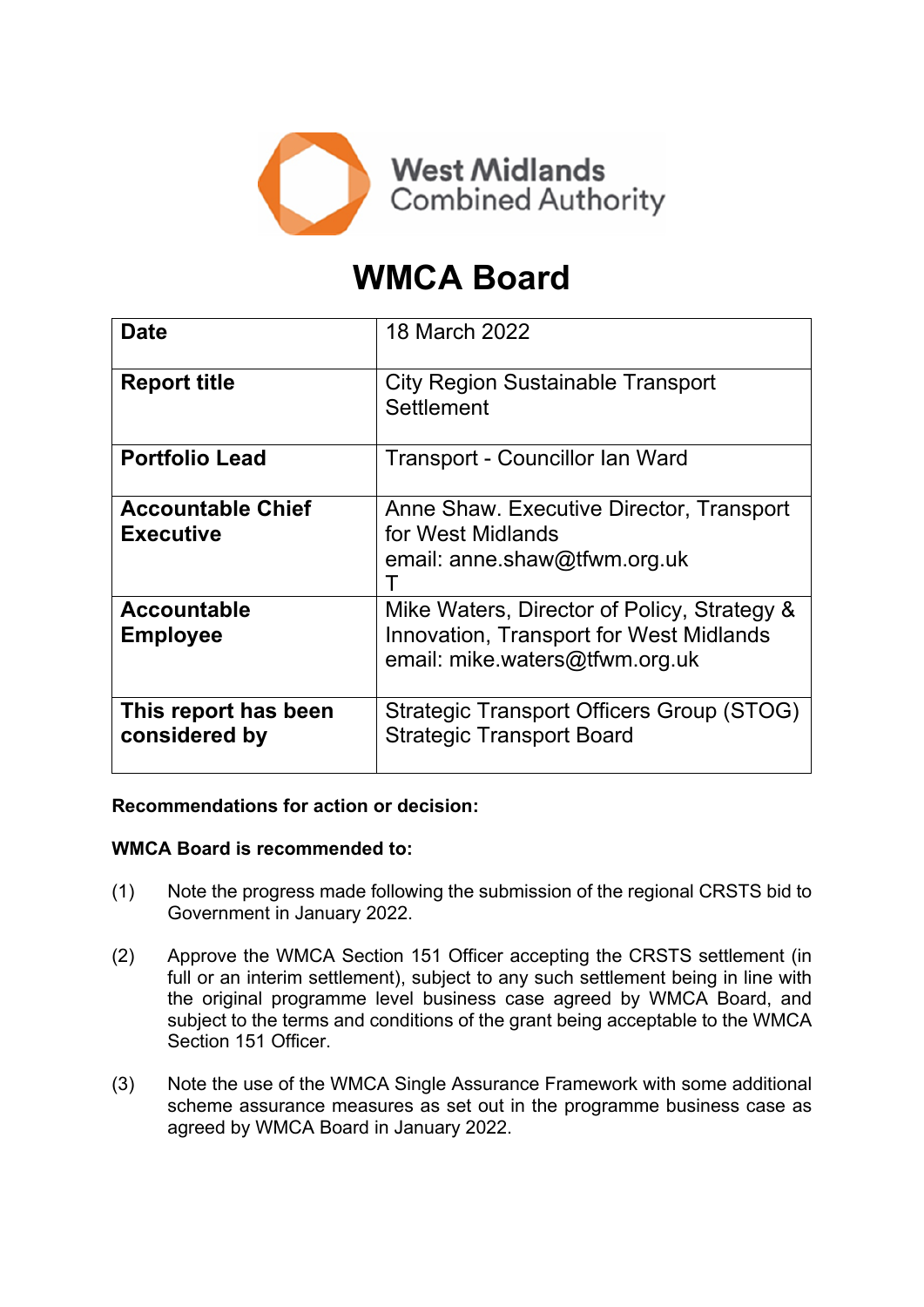- (4) Approve extending the role and remit of WMCA Investment Board to cover all WMCA Transport projects (including the CRSTS programme) allowing investment decisions to be made for values between £5m and £20m in line with the Single Assurance Framework.
- (5) Note the strengthening of the existing WMCA Investment Panel to provide technical scrutiny and due-diligence support to the WMCA Investment Board and WMCA Board on all proposed approvals for WMCA transport investment. This will provide the Panel with greater technical specialist knowledge and capacity to address these constraints within the workload of the existing panel.
- (6) Approve the reporting and monitoring arrangements for CRSTS as set out in section 5, with quarterly reporting and monitoring to Strategic Transport Board and annual reporting to WMCA Board and HMG respectively.
- (7) Note the volume of work falling to WMCA as the Accountable Body and the number of investment decisions that will need to be made in a timely manner over the next 5 years.
- (8) Approve the use of the retained CRSTS capacity funding contingency to fund the Accountable Body and Assurance requirements associated with the fund.
- (9) Subject to HMG confirming the funding, approve the allocations for the following programmes and endorse that these programmes need not be subject to the standard Single Assurance Framework assurance processes as these are overarching programme allocations:
	- (a) £7m from the overall CRSTS programme to cover data, modelling and mandatory Monitoring and Evaluation costs over the lifetime of the programme as set out in paras 5.6 to 6.2.
	- (b) The Local Network Improvement Plans (essentially the replacement for Integrated Transport Block) to Local Authorities and WMCA.
	- (c) Highways Maintenance allocations to relevant Local Authorities.
- (10) Note as detailed under next steps in Section 7.4 to 7.6 that March WMCA Board will also be asked to consider under separate agenda items urgent funding decisions on four schemes to be funded through the CRSTS programme.

#### **1. Purpose**

1.1 To gain approval in principle for the final Programme for the City Region Sustainable Transport Settlement (CRSTS) as submitted to Government and to note the progress towards agreeing the terms and conditions for accepting the funding from Central Government.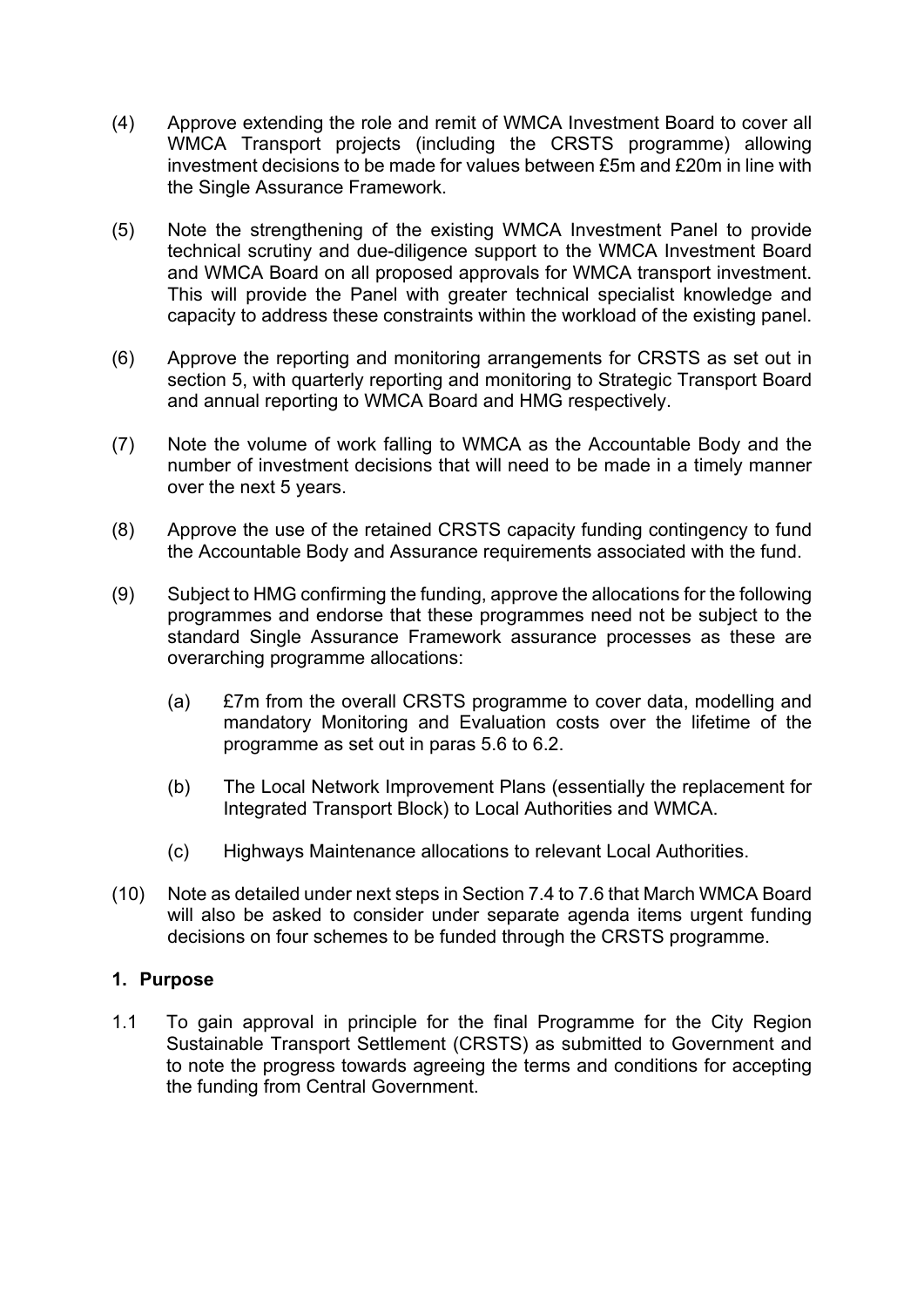1.2 At the time of finalising this report for submission to the WMCA Board the Government has not yet confirmed any details or response regarding the submitted CRSTS programme. In the event that further information is available prior to the WMCA Board meeting a verbal update will be provided to the Board. If sufficient information is available from Government then amended recommendations to accept any specific grant conditions will be tabled and proposed.

# **2. Background**

- 2.1 As detailed in the report to both the January 2022 and September 2021 WMCA Board, CRSTS is a five-year capital settlement between April 2022 and March 2027 aimed at supporting the region in delivering a sustainable transport investment programme. The fund is overseen by DfT and provides an opportunity to plan transport investment over a longer time horizon than has previously been possible. This principle aligns well with the planned publication of a new Local Transport Plan (LTP). Following the Board meeting in September 2021, WMCA submitted an ambitious, over-programmed bid to DfT for consideration which totalled £1.73bn. This included £262m of funding which had previously been awarded to the region or could have been expected anyway.
- 2.2 The Financial Monitoring Report to the November 2021 WMCA Board included an update on the settlement and confirmed that the headline allocation awarded to WMCA was £1.050bn, resulting in £788m new money to the region. DfT subsequently issued further guidance and advised that the allocation was 'indicative'; to be firmed up as part of the review and acceptance of a final programme level business case.
- 2.3 A full Programme Business Case, including a schedule of schemes that matched the £1.050bn allocation, was approved at the January 2022 WMCA Board and submitted to Government shortly afterwards for review and approval.

# **3. Feedback from Government on Programme Level Business case**

- 3.1 Following submission of the business case to government there was a short window for questions and clarifications back to promoters in advance of DfT and HMT undertaking a full technical review of the business case. In parallel to this further engagement on a small number of innovative or complex projects with appropriate scheme promoters was also undertaken. These clarifications primarily focused on the technical elements of the economic case or on process related matters. Subsequently, a further technical addendum was provided back to the Government team and in meetings.
- 3.2 Overall feedback has been positive on the strength of the West Midlands strategic case for investment, but at the time of writing this report, no formal feedback, direction or decision has been advised by Government. The absence of formal feedback and decisions is understood to be common to all the eligible CRSTS areas and is not specific to the West Midlands.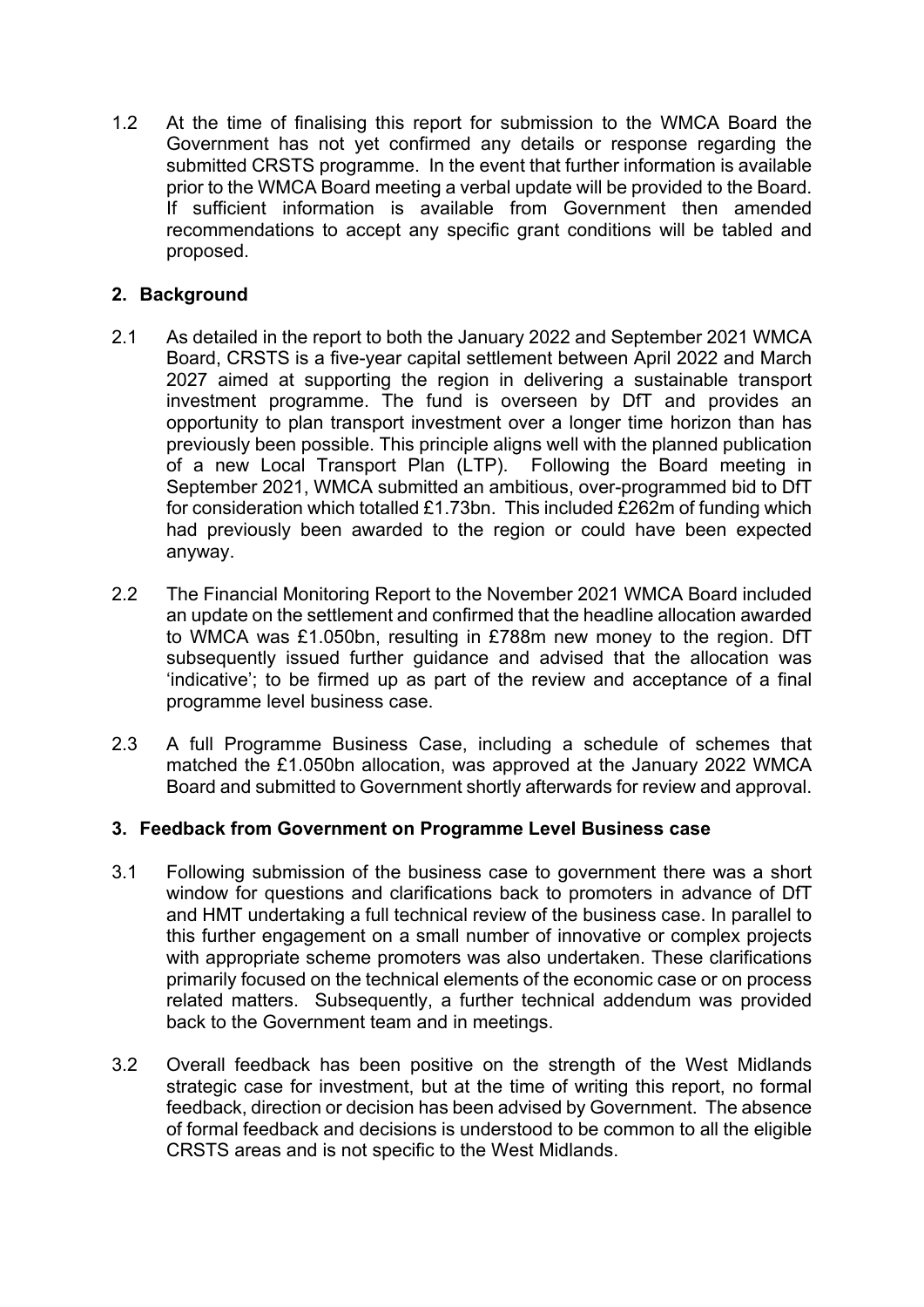- 3.3 A strong and cogent argument for urgent confirmation of the full programme as submitted to HMG and agreed by the Board in January has been made. The importance of this and the relationship of CRSTS to being able to progress the measures contained in the Bus Service Improvement Plan (BSIP) have been set out by Officers and directly by bus operators in the region. Ensuring the synergy of these two plans is understood to be a key concern of HMG (with CRSTS providing capital investment and BSIP providing revenue support and a road map for a revitalising bus in the region). A clear and evidenced case that this synergy is in place in the West Midlands has been set out and presented.
- 3.4 Authorities around England which are not eligible for CRSTS funding have now received confirmation from HMG of the IT-Block and highways maintenance funding that they will receive over the next 3 years. In the West Midlands CRSTS programme the IT-Block funding is replaced by a larger Local Network Improvement Plan programme, and the highways maintenance element has also been uplifted. These are both critical funding strands for which vital activity is planned and committed from the start of April 2022. It is anticipated that whatever HMG's position is on the wider CRSTS programme, these elements will be released in time for the funded to be distributed to Highway Authorities for the start of the 2022/23 financial year.

# **4. Grant Conditions**

- 4.1 It is expected that the CRSTS programme once agreed by HMG will have a number of grant conditions attached to it, both for individual schemes and some overarching conditions relating to monitoring and evaluation. These have not been advised yet, although the overarching conditions are anticipated to reflect the detail of the published CRSTS guidance which we believe the submitted programme accords with in letter and spirit.
- 4.2 As previously advised to Board, it is likely that a number of the larger or more complex and novel schemes within the programme will receive in-principle funding support, but will be classified as 'retained'. This will mean the final funding release for those schemes will be held back by DfT pending the fuller development of the individual business cases. It is not yet known which schemes these will be, but from the guidance it is generally expected to include those over £50m in grant value.

# **5. Assurance, Governance, Monitoring & Reporting**

5.1 The CRSTS fund will be operated through and be fully compliant with the WMCA Single Assurance Framework (SAF), with a number of additional evidence requirements attached to each stage of approval as detailed in the programme business case and required by the CRSTS funding. This means that each individual scheme with an indicative budget against it in the agreed CRSTS programme will need to take a business case for approval through the SAF process in order to release the funding.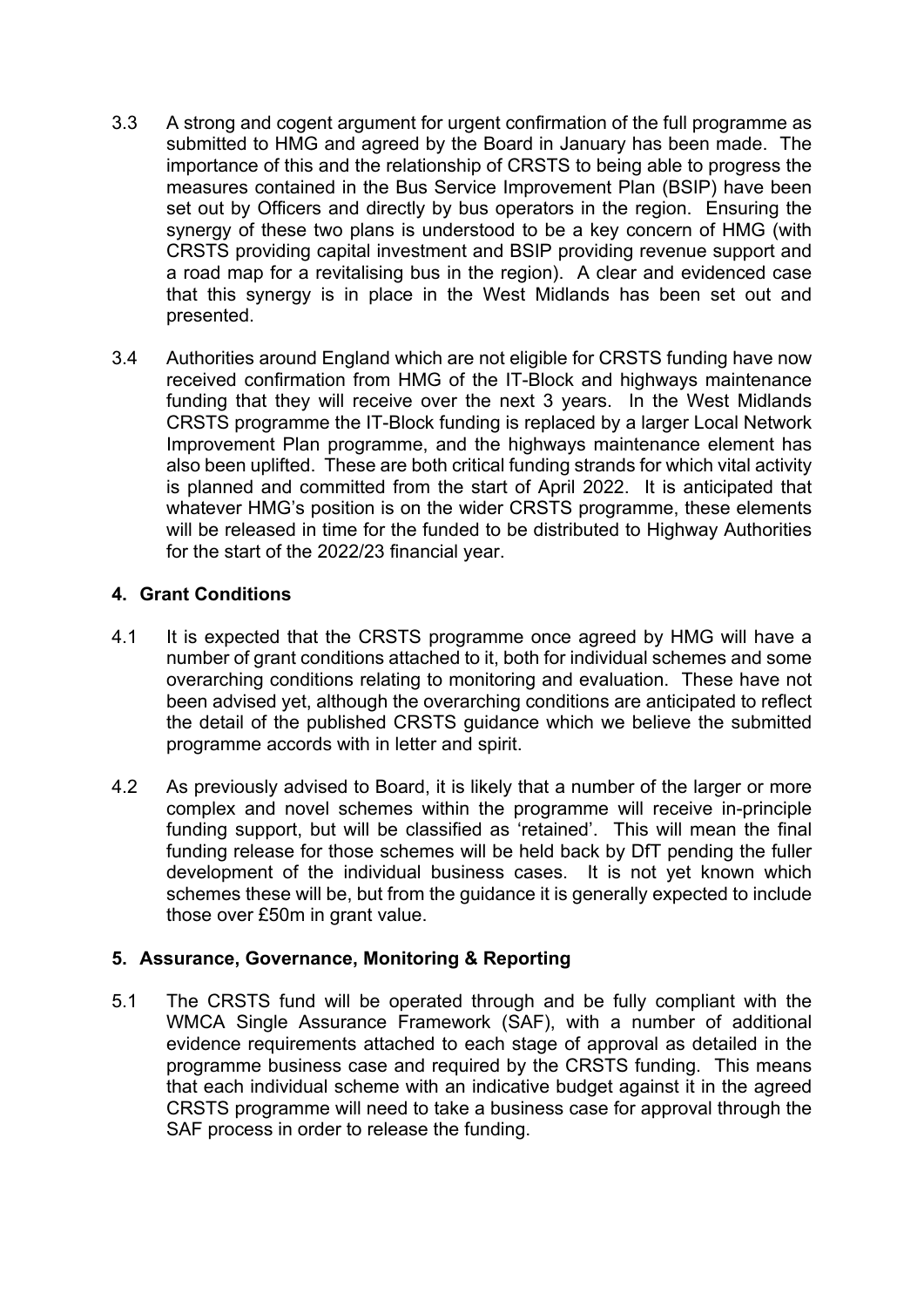- 5.2 The WMCA Board agreed in January 2022 when approving the draft full programme business case that, where unavoidable cost pressures emerge on WMCA transport schemes, these should be imported into the CRSTS programme in order to ensure the delivery of existing programmes. This would be undertaken in a transparent manner using the Single Assurance Framework to provide the necessary assurance and governance for such decisions. This will be managed through the maintenance of a 'soft contingency' within the overall CRSTS programme as detailed and agreed in the January WMCA Board report. There is also likely to be a requirement for HMG approval through a change control mechanism which has not yet been specified by HMG.
- 5.3 The status of the above processes and the fund will be included in the quarterly and annual reporting and monitoring to Strategic Transport Board, WMCA Board and HMG respectively as detailed in the January 2022 WMCA Board report (agreeing the programme level business case).
- 5.4 In view of the volume of work that is likely to be generated by CRSTS it is also proposed to create additional capacity for the Investment Panel function to consider all transport decisions being progressed through the SAF. This will be developed in conjunction with the WMCA Director of Law & Governance and will ensure recommendations to the WMCA Investment Board are informed by appropriate technical transport expertise. This additional capacity will take the form of adding additional transport subject matter expertise to the Investment Panel and enabling Local Authorities to substitute their current representatives on the panel for their relevant Transport Director should they wish to. The Investment Panel will also be supported by external technical advice to examine more complex technical matters.
- 5.5 The CRSTS approach and guidance from HMG places considerable emphasis on public transparency over delivery, and on regional accountability for the delivery. There is clear direction that any lack of delivery pace and programme content could adversely impact funding during the latter part of the programme and in subsequent delivery periods. To help manage this a number of monitoring and governance mechanisms will be established as set out and agreed in the January WMCA Board report. These cover a monthly senior Officer review using existing forums; a formal quarterly report to the Strategic Transport Board and Mayor; annual reporting to WMCA Board and any necessary exception reporting.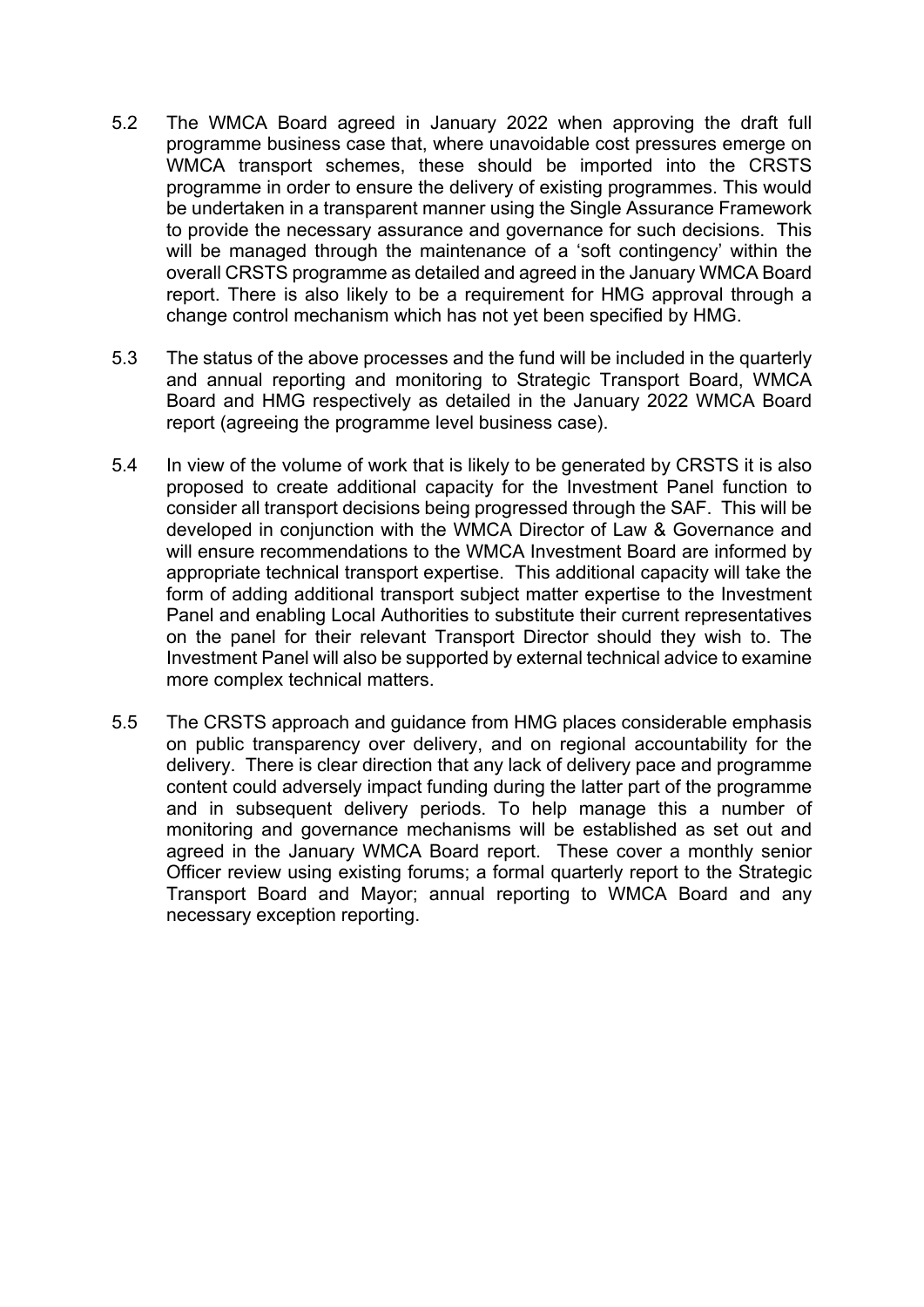- 5.6 It should be noted that HMG is placing considerable emphasis on the monitoring of delivery and on project and programme outcomes. The WMCA will be required to sign up to any DfT requirements arising from their national evaluation programme. To support this a small allocation (£7m) has been made within the overall programme which is equivalent of under 1% of the total new funding contained within the CRSTS programme. This will be used to undertake a single centrally operated Monitoring and Evaluation (M&E) programme for all activity and will provide data to support project development and delivery. This will enable delivery teams to focus solely on delivery, but will require each local authority to commit to engage with the central M&E function at an early stage during project planning. This will allow critical baseline data which is aligned to the project objectives to be collected in advance of delivery activity. Some particularly large or novel schemes may require additional M&E activity to be funded via the project, which will be identified and agreed as required through the various WMCA SAF decision points.
- 5.7 This allocation of £7m will cover the following activities and will be drawn down directly throughout the programme as required to support activity.
	- Data collection to support scheme development and delivery e.g. Traffic counts, pedestrian counts, speed/congestion information, road traffic accidents etc.
	- Maintenance and management of the PRISM regional Transport Model which is required to support business cases for schemes to be funded by the CRSTS programme
	- Tools and software to enable regular, easy and accurate reporting on scheme delivery in a consistent manner across all delivery partners
	- Overall programme management, data and reporting on standard Monitoring and Evaluation activity for all schemes within the programme.
	- Engagement with any National Monitoring and Evaluation requirements (over and above individual scheme requirements) as set out by DfT.

#### **6. Programme Level Funding Arrangements**

- 6.1 Specific, key elements of the CRSTS programme will be subject to a simplified assurance / approval process.
- 6.2 Areas of the programme subject to the light touch approach include:
	- **Monitoring and Evaluation:** Activity (£7m) to cover data, modelling and mandatory costs over the lifetime of the programme as detailed above.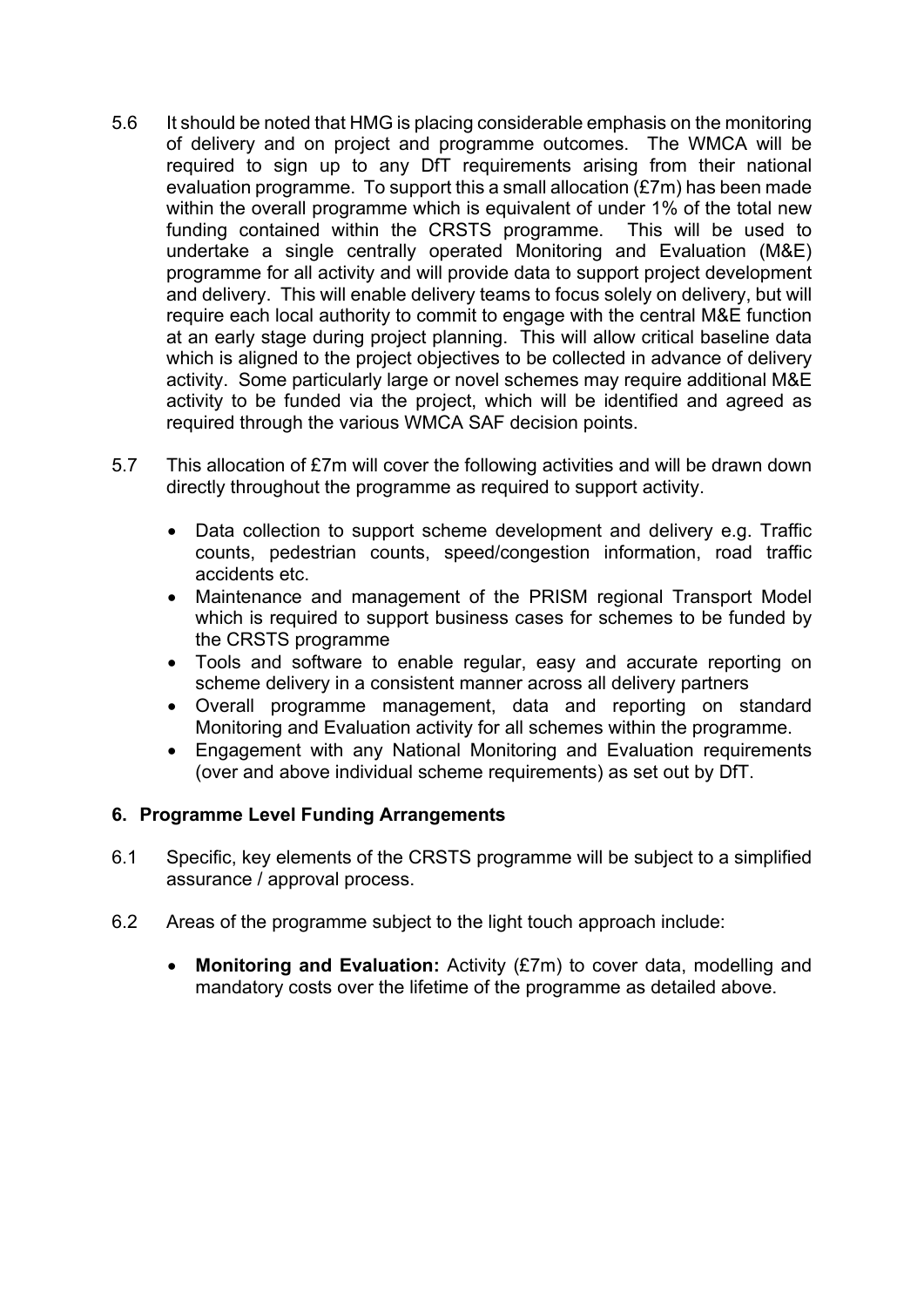- **Highway Maintenance Block:** This is effectively a doubled devolved £120.4m funding component of CRSTS which will be delivered through the local highway authorities (representing an 18% uplift). Each LHA will lead on any procurement in line with Public Sector Procurement Guidelines. An annual monitoring report based on a standard format will be required (as per DfT guidance) from each LHA setting out how the funding has been spent and how the condition of the network has improved. These will be compiled to form a regional view as part of the overall CRSTS monitoring and reporting. A supplementary Section 151 declaration will also be required in line with existing arrangements. An annual allocation will be confirmed by the WMCA Board each year in-line with the overall five year programme allocation. For the financial year 2022/23 this allocation will be released (as detailed below) immediately on confirmation and receipt of the funding from HMG.
- **Local Network Improvement Plan:** The £107.5m replacement funding for the Integrated Transport Block representing a 21% uplift. A light-touch approach is required for this to reflect the typically lower complexity/lower risk projects and often reactive nature of the works undertaken under this funding. This funding will be released in the form of an annual grant to each constituent LHA in April. Funding will be made available to Local Authorities upon WMCA formally accepting the CRSTS funding.

As per the previous arrangements, a signed declaration confirming adherence to the terms will be required by each S151 Officer with a simple funding agreement setting out delivery reporting requirements. This will include basic quarterly financial returns and a short annual monitoring report against a standardised format. This will set out what has been delivered, supported by a small number of case studies showing how delivery aligns to Local Transport Plan and CRSTS funding objectives, as well as proposed delivery for the next period. These will be compiled to form a regional view as part of the overall CRSTS monitoring and reporting. An annual allocation will be confirmed by the WMCA Board in-line with the overall five year programme allocation.

The annual allocations to each authority based on a population pro-rata are set out below and the Board is recommended to approve these allocations as documented below: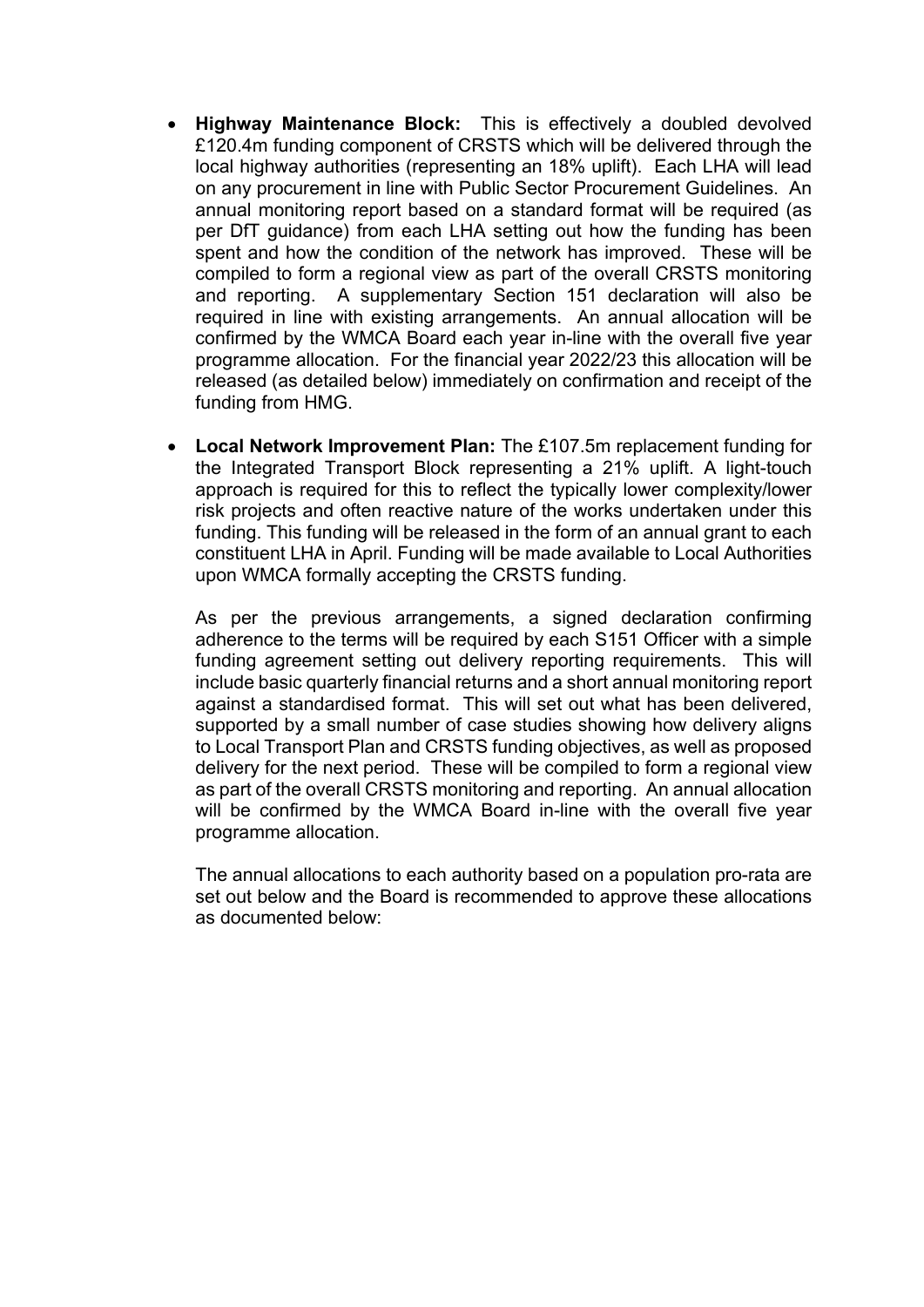| £                                        | Highways<br>Maintenace (inc<br>Potholes etc) | Local Network<br>Improvement Plan<br>(Previously ITB) |
|------------------------------------------|----------------------------------------------|-------------------------------------------------------|
| <b>WMCA</b> (inc Strategic Top Slice)    |                                              | 5,465,000                                             |
| Birmingham                               |                                              | 6,253,500                                             |
| Coventry                                 | 4,086,400                                    | 2,034,000                                             |
| Dudley                                   | 4,486,100                                    | 1,760,400                                             |
| Sandwell                                 | 4,741,300                                    | 1,797,900                                             |
| Solihull                                 | 3,872,100                                    | 1,184,100                                             |
| Walsall                                  | 3,568,700                                    | 1,563,100                                             |
| Wolverhampton                            | 3,325,400                                    | 1,442,000                                             |
| <b>Annual Allocation from April 2022</b> | 24,080,000                                   | 21,500,000                                            |
| Total for 5 Years (same distribution)    | 120,400,000                                  | 107,500,000                                           |

6.3 The final year of Transforming Cities Funding has also been subsumed into CRSTS. No changes have been proposed to the funding mix previously agreed by WMCA Board. This component of the funding will continue to be delivered compliantly to the WMCA SAF, as it has been thus far. The existing monitoring and evaluation approached required by DfT for this element of the funding will continue to be delivered by TfWM.

# **7. Next steps**

- 7.1 The next steps are wholly contingent on what HMG reverts with in response to the region's submission. A high priority will be to release the highways maintenance and LNIPs funding and to seek to address or ameliorate any specific grant funding conditions. If more information is known in this regard by the time the Board meets this will be verbally advised.
- 7.2 It is in all stakeholder's interests to be in a position to progress the CRSTS programme in advance of the next WMCA Board meeting in June 2022. If it is necessary to delay the WMCA acceptance of the CRSTS monies until June there are likely to be significant consequences for highway maintenance and LNIPs activity and a number of pressing schemes (delay on which will result in increased costs and delivery risks). It is therefore recommended that the WMCA S151 Officer is able to accept the final determination of HMG and grant terms provided they are in-line with the programme submission already agreed by the Board. Should there be any matter of detail clarification or issues within this, acceptance of this would be in consultation with the WMCA Mayor, WMCA Portfolio Holder for Transport and Executive Director for TfWM.
- 7.3 On-going dialogue with HMG will continue to ensure that as a minimum the highways maintenance and LNIPs elements of the CRSTS programme are released and distributed in time for the start of the 2022/23 financial year.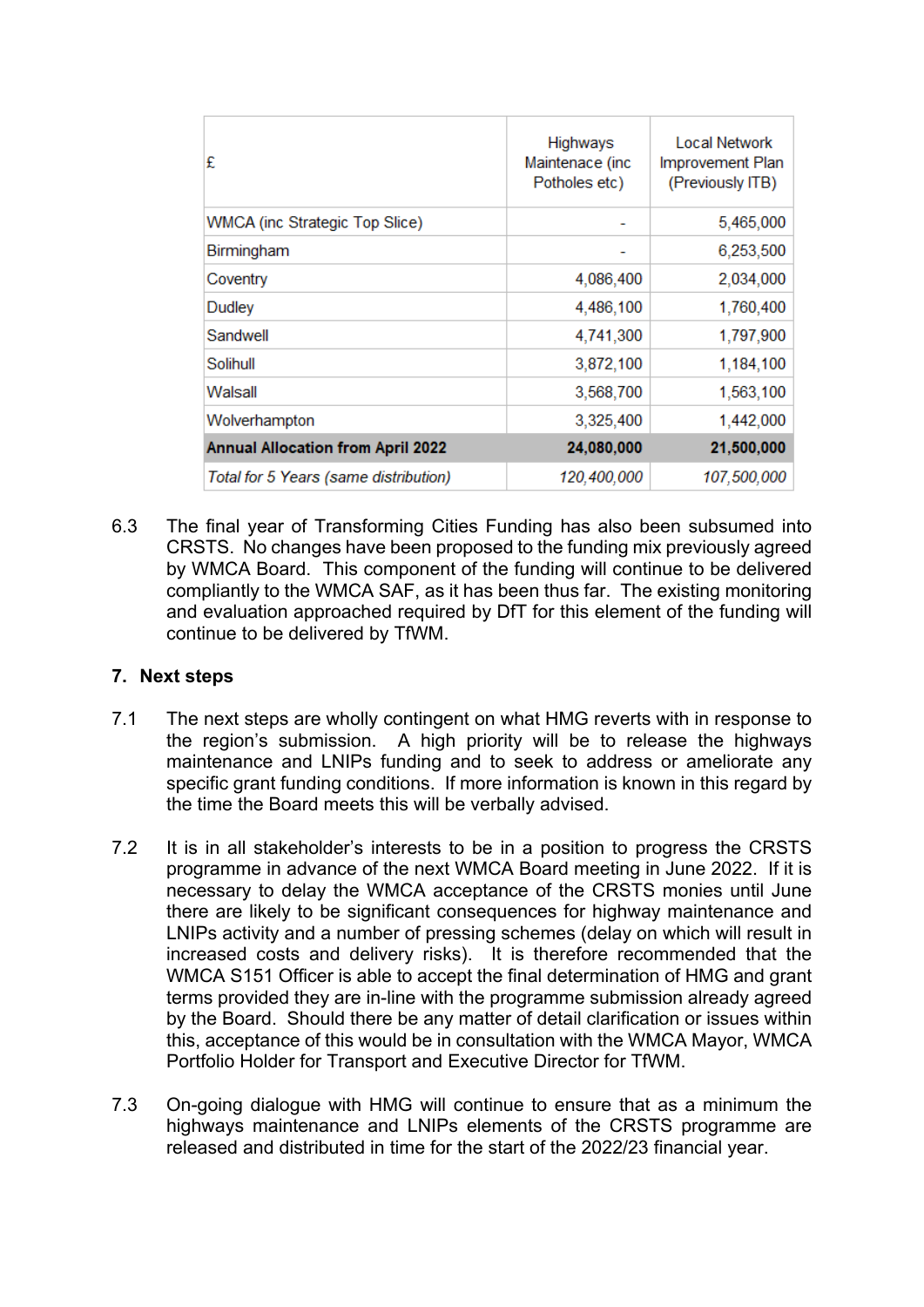- 7.4 The Board are asked to note that separately to this report on the March agenda they are also being asked to consider reports on four schemes which are within the CRSTS programme as set out below.
	- Sprint Phase 2
	- Metro Depot
	- Metro Traction Power
	- EV CATS (Electric Vehicle Charging Area Transit Stations)
- 7.5 Each of these schemes presents an opportunity to make tangible and beneficial early progress toward delivery of the overall programme (which will be a key performance metric that HMG will hold the region to account over); and/or which early progression of and decisions on will enable significant additional delivery risks and cost increases to be avoided.
- 7.6 The Board are asked to acknowledge that the ability to enact any decisions the Board reaches on these schemes and reports will be contingent on the CRSTS programme funding being confirmed and released by HMG.

#### **8. Financial Implications**

- 8.1 The financial management arrangements associated with the fund are set out within the paper, which notes how investment decisions will aligned to the Single Assurance Framework, with detailed assurance and appraisal being undertaken in lieu of funding agreements being put in place to ensure delivery and adherence to the overall DfT terms and conditions.
- 8.2 The funding conditions (to be provided by DfT) are expected to confirm that CRSTS is a capital fund and as such, grant recipients will be required to treat the expenditure in line with their local accounting policies.
- 8.3 The anticipated Terms and Conditions are also expected to place obligations on WMCA as the accountable body. These terms and conditions will be reviewed and agreed by the WMCA Section 151 Officer in consultation with WMCA and Local Authority Financial Directors group to confirm if they are considered reasonable and proportionate. In the event of any concerns being identified the WMCA Mayor, WMCA Portfolio Holder for Transport, WMCA Statutory Officers and WMCA Executive Director for Transport will be consulted before a response to HMG is formed. The objective will be to resolve the concerns in a way that minimises risks to the WMCA and its constituent authorities and allows the CRSTS programme to be released by HMG.
- 8.4 For clarity, it is important to note that until DfT / HMG provide a settlement together with a set of conditions which are acceptable to the WMCA, no financial commitments for expenditure funded from CRSTS capital can be placed.
- 8.5 As detailed above, the costs associated with the Accountable Body obligations placed on WMCA will need to be charged to the revenue and capital resources made available as appropriate.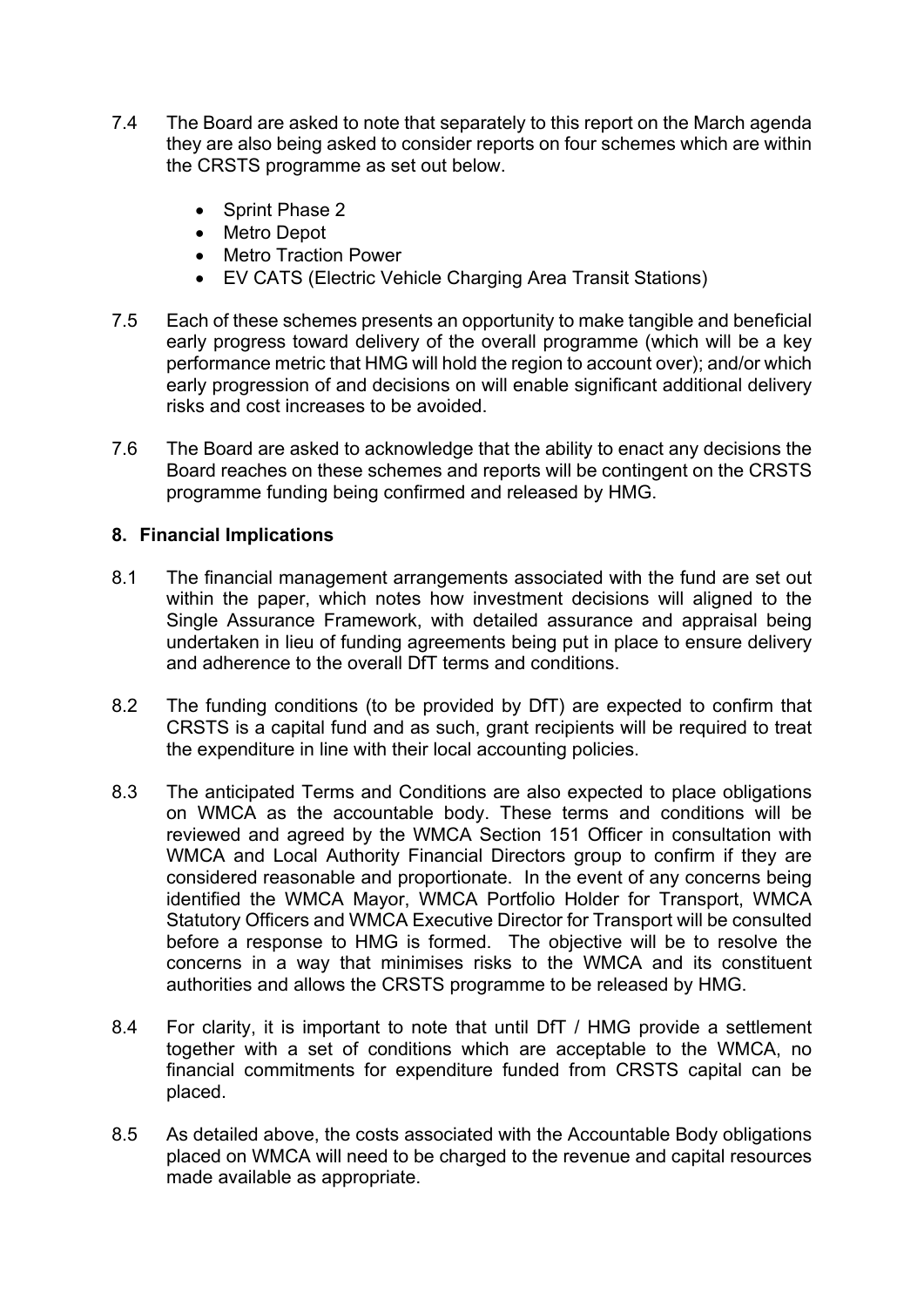# **9. Legal implications**

9.1 There are no direct legal implications arising in regard to the recommendations set out in the report. Notwithstanding this, Legal notes that the capital projects identified in respect of the Settlement will require legal support and assistance to facilitate the delivery of those projects. Given this, legal will assist and support as necessary particularly in ensuring that funding agreements between the parties set out terms and conditions on which the funding is being made available by WMCA. The WMCA will need to ensure that decisions around programming after agreed allocation follow the usual principles of good governance including transparency, equitability and proportionality.

# **10.WMCA Assurance & Appraisal Implications**

10.1 These remain as reported to the January WMCA Board and set out in the programme business case.

# **11.Equalities implications**

11.1 The proposed programme is likely to help support connectivity and improve the transport network, with a subsequent positive equality impact. At design stage individual schemes would need to undergo equality impact assessment to ensure equality considerations are embedded. Following confirmation of the funding allocation a full programme level business case will be required by HMG and this will include a comprehensive equalities assessment.

# **12.Inclusive Growth Implications**

- 12.1 The schemes for investment have been selected by theme and location and ensure that many of the region's most underinvested places are prioritised. This potentially covers several of the inclusive growth fundamentals:
	- Climate resilience: resulting from investment into low carbon modes of transport and demand reduction.
	- Connected Communities: creating the right sort of mobility for the right places, based on social links as well as economic ones.
	- Health and Wellbeing: making it easier to choose active travel modes and improving air quality.
	- Equality: ensuring that people can access mobility regardless of where they live in the WMCA area.
	- Inclusive Economy: ensuring that people can travel quickly and conveniently to employment opportunities.
- 12.2 It is important consider the programme match against the final allocation, to ensure that areas with the greatest need are not disadvantaged. Any areas not benefiting from direct CRSTS investment should be considered for application of other funding pots wherever possible.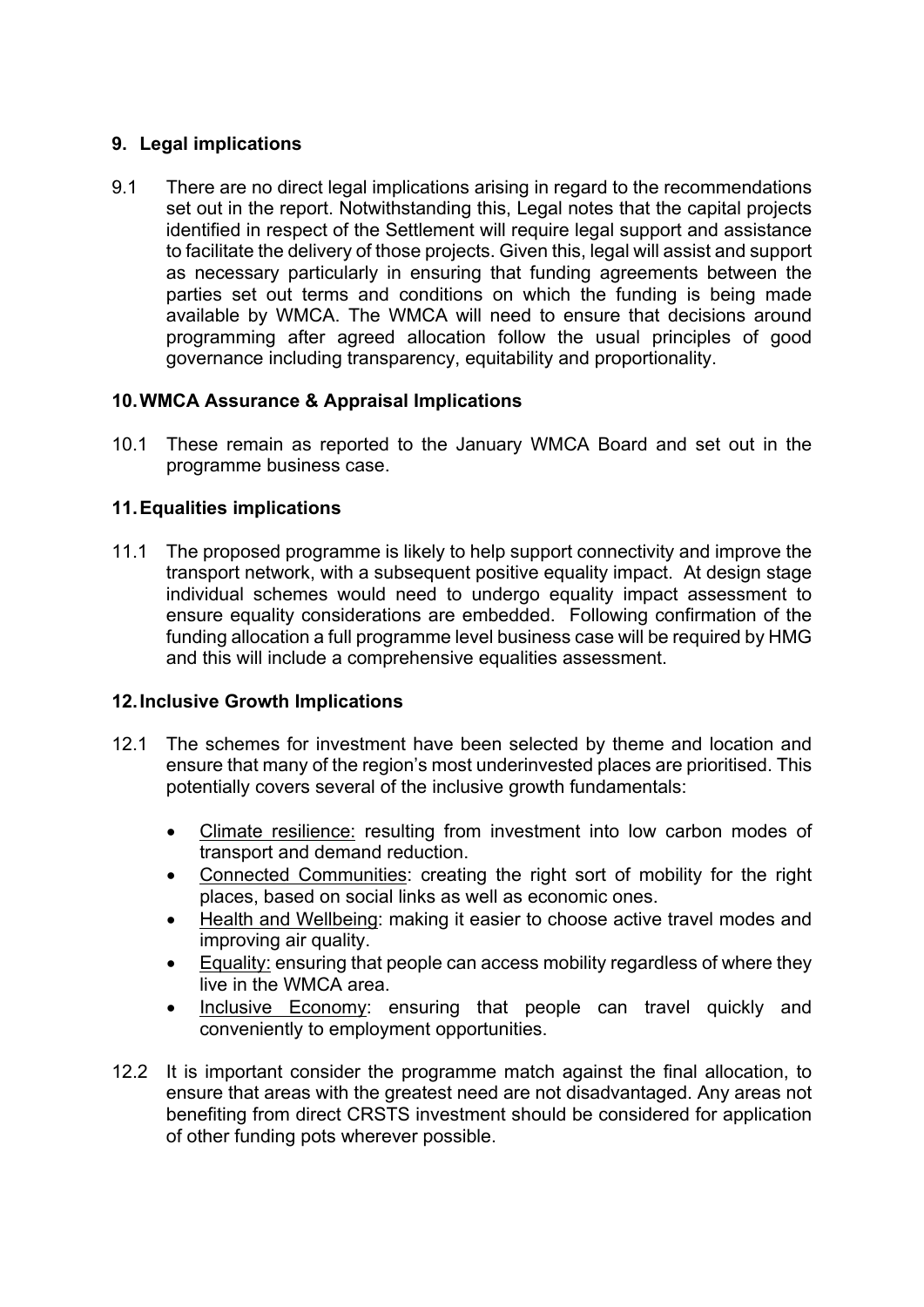#### **13.Geographical Area of Report's Implications**

- 13.1 The report encompasses the West Midlands region. The Settlement is specifically targeted at the constituent authority area, with existing Integrated Transport Block and maintenance funding for this area being wrapped in and the fund being attached to a requirement for a refreshed LTP.
- 13.2 Notwithstanding this many of the identified initiatives provide significant benefit to the wider travel to work area, and as the LTP is refreshed continued dialogue will be held with non-constituent Transport Authorities to ensure good alignment and synergy between priorities and investment proposals.

#### **14.Other Implications**

14.1 There are no other implications

#### **APPENDICES:**

- **Appendix 1:** Summary of the West Midlands CRSTS programme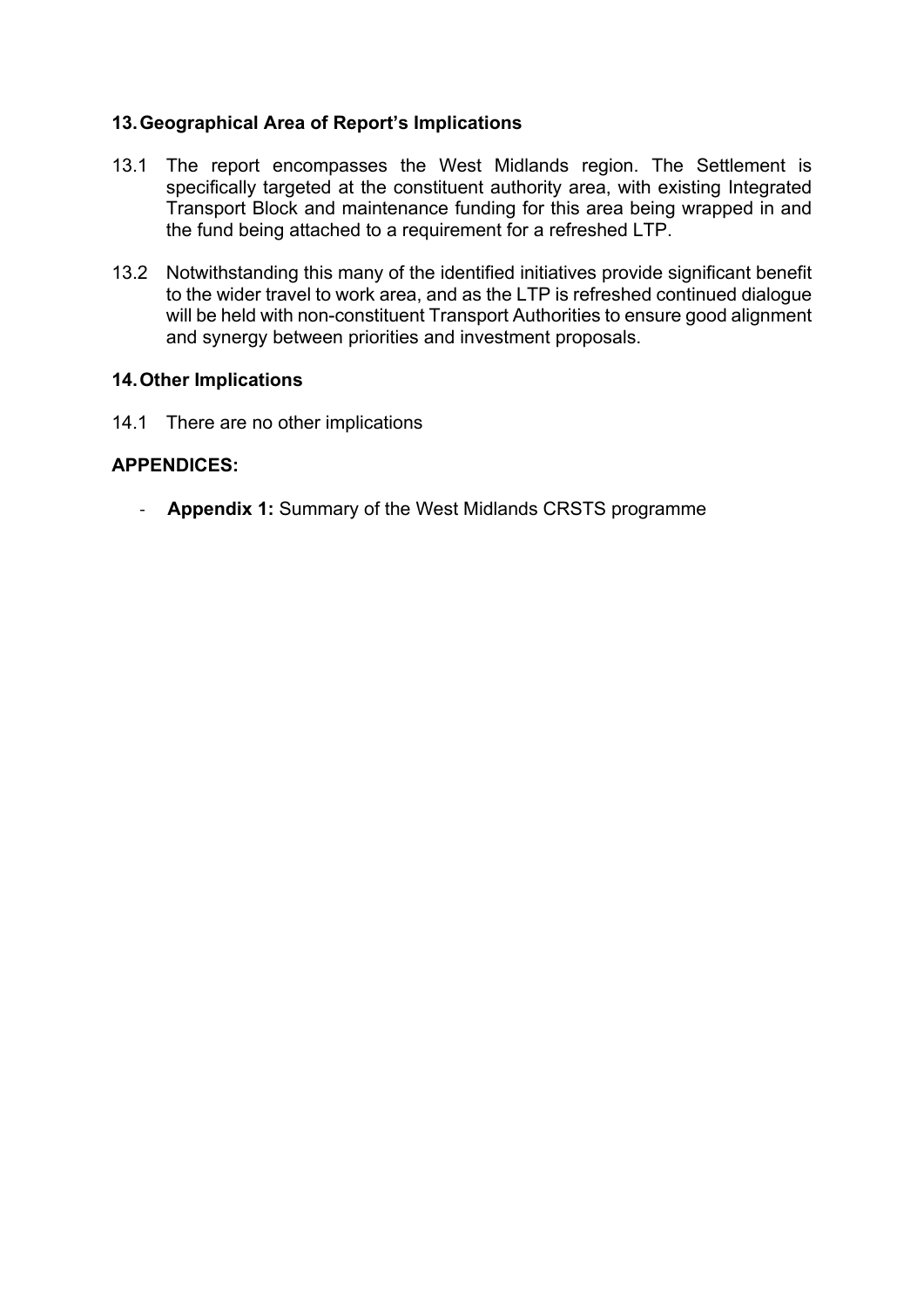# **Appendix 1: Summary Schedule of the West Midlands CRSTS programme**

| Programme                         | Value                                     | <b>Programme Overview</b>                                                                                                                                                                                                                                                                                                                                                                                                                                                                                                                                                                                                                                                                                                                                                                                                                                                                                                                                                                                                                                                                                                                                                                                                                                                                                         |
|-----------------------------------|-------------------------------------------|-------------------------------------------------------------------------------------------------------------------------------------------------------------------------------------------------------------------------------------------------------------------------------------------------------------------------------------------------------------------------------------------------------------------------------------------------------------------------------------------------------------------------------------------------------------------------------------------------------------------------------------------------------------------------------------------------------------------------------------------------------------------------------------------------------------------------------------------------------------------------------------------------------------------------------------------------------------------------------------------------------------------------------------------------------------------------------------------------------------------------------------------------------------------------------------------------------------------------------------------------------------------------------------------------------------------|
| <b>Title</b>                      | <b>Award</b><br>sought<br>(% of<br>CRSTS) |                                                                                                                                                                                                                                                                                                                                                                                                                                                                                                                                                                                                                                                                                                                                                                                                                                                                                                                                                                                                                                                                                                                                                                                                                                                                                                                   |
| Supporting<br>Inclusive<br>Growth | £192m<br>(18%)                            | Programme focused on driving inclusive growth and jobs, levelling up<br>and housing delivery on six high priority corridors. Elements include:<br>Corridor improvements to support connectivity between<br>Smethwick and Birmingham.<br>East Birmingham to Solihull transport investment including<br>sustainable travel improvements, A45 segregated cycle route,<br>improved access to major employment locations and<br>development work to progress Rapid Transit options<br>A package of improvements between Walsall and<br>Wolverhampton including improvements to the A454,<br>sustainable access enhancements to the new Darlaston and<br>Willenhall Stations and improvements to walking and cycling<br>in Wolverhampton City Centre.<br>Sprint A34/A45 Phase 2 to deliver the full priority measures in<br>the Black County and Solihull.<br>Improve interchange facilities at Dudley Port and sustainable<br>access improvements to the new Metro stops on the<br>Wednesbury to Brierley Hill line.                                                                                                                                                                                                                                                                                                   |
| Connecting<br>our Places          | £416m<br>(40%)                            | Programme to build on public transport investment and boost<br>connections across our key centres and corridors. Deliverables<br>include:<br>Developing our Metro ambitions with a package of investment<br>comprising essential renewals to sustain operations on Line 1<br>between Wolverhampton and Birmingham and work to<br>develop the case and begin delivery on new routes across<br>Birmingham and the Black Country.<br>First Coventry VLR route from Coventry Rail Station to City<br>$\qquad \qquad \blacksquare$<br>Centre (subject to R&D phase).<br>Support for the Very Light Rail Innovation Centre in Dudley.<br>$\overline{\phantom{a}}$<br>Delivery of bus priority measures on a number of Cross City<br>routes supporting the ambitions set out in the Bus Service<br>Improvement Plan (BSIP).<br>Improved bus connections between Solihull Town centre and<br>UKC.<br>A package of transport infrastructure enhancements to<br>support Sutton Coldfield Town Centre<br>Enhanced Demand Responsive Transport Services.<br>A new station at Aldridge.<br>Developing the case for a number of new stations across the<br>conurbation including key priorities such as Tettenhall in<br>Wolverhampton.<br><b>New P&amp;R facilities</b><br>Development work on Solihull and Snow Hill Stations |
| Healthy<br>Streets and<br>Spaces  | £103m<br>(10%)                            | Package contains measures aimed at encouraging more active travel<br>and reducing the volume of trips made by car to improve health and<br>reduce environmental impacts. Highlights include:<br>A range of walking and cycling improvements (including<br>segregated cycleways) across a number of corridors in the<br>Black Country, Birmingham, Solihull and Coventry.<br>Sustainable access improvements at a number of key<br>locations across the West Midlands including Birmingham,<br>Dudley and Stourbridge.                                                                                                                                                                                                                                                                                                                                                                                                                                                                                                                                                                                                                                                                                                                                                                                             |